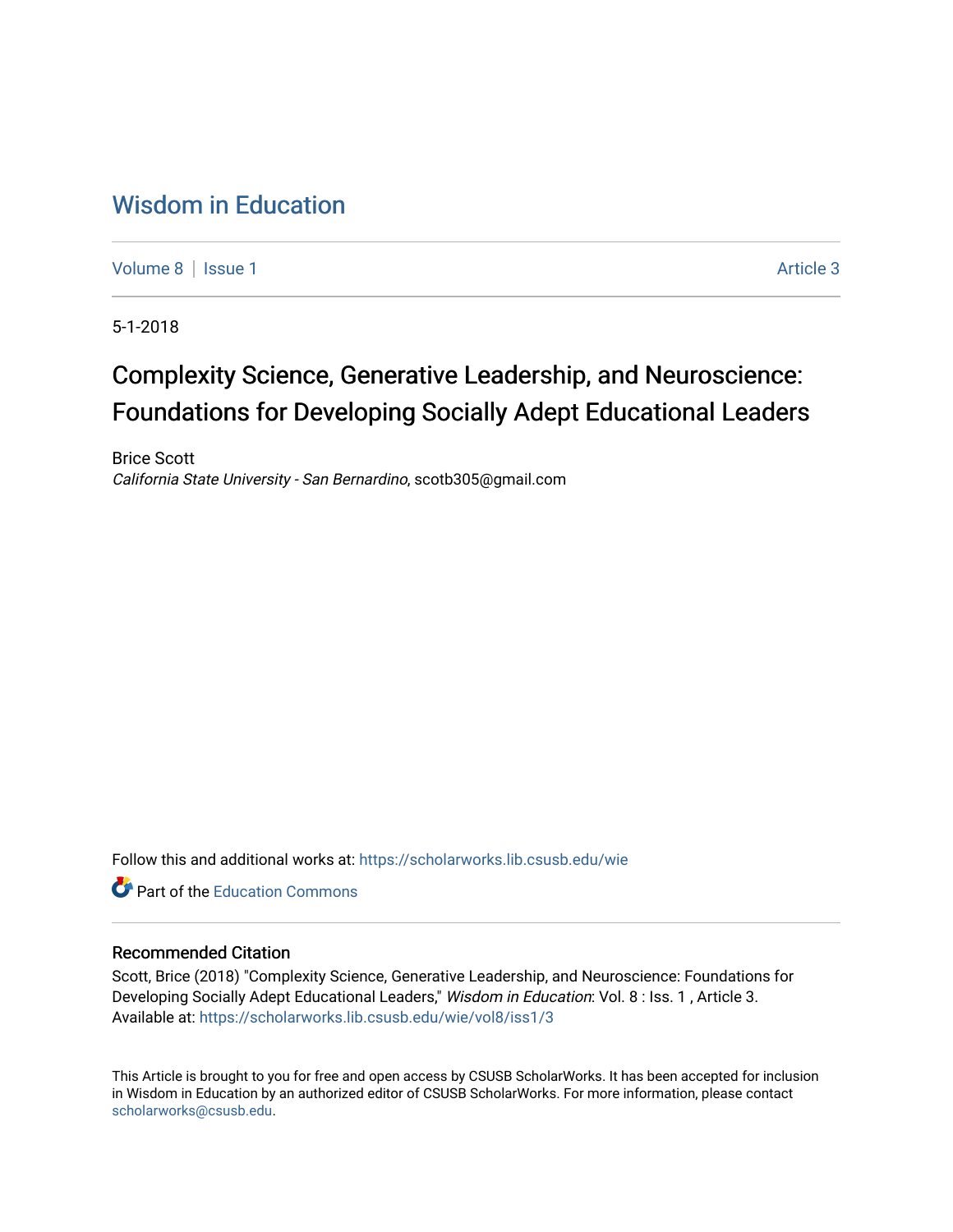### Complexity Science, Generative Leadership, and Neuroscience: Foundations for Developing Socially Adept Educational Leaders

#### Abstract

This paper is a thematic analysis of four books that emphasize the coalescence of complexity science, neuroscience, and generative leadership in education. The three concepts are defined and discussed in regard to the influence on practical challenges of educational leadership. Specifically, this paper advocates for the ideal benefits of understanding complexity science in society; as it may be directly applied to education to produce leaders who are open and aware to adapting to frequent change. Generative leadership extends upon this concept as it expresses the significance of complex social interactions amongst individuals of an organization in efforts to maintain creative and effective collaboration. This paper briefly discusses the role of neuroscience in social interactions; that is, highlighting the value of an integrative mind to an educational leader. This paper concludes with an implications section that advises empathy as a basis for educational leadership in today's complex society.

#### Keywords

Complexity Science, Generative Leadership, Neuroscience, Educational Leadership

#### Author Statement

Brice Scott is a passionate secondary and post-secondary educator who aims to contribute to improving the landscape of education for diverse learners.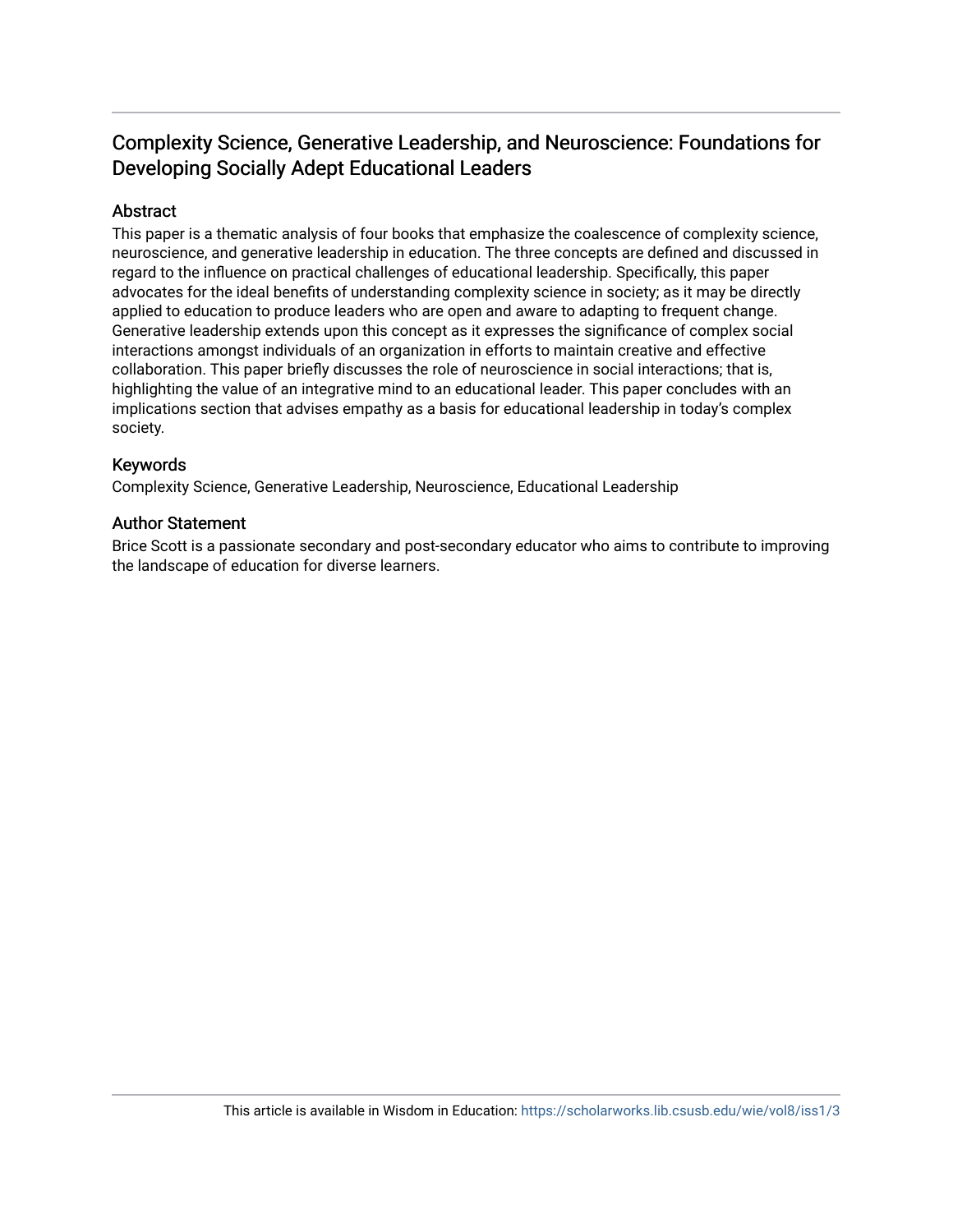#### **Introduction**

An individual who holds a position of leadership, notably in the field of education, most often intends to produce positive change to their respective settings in both tangible and intangible fashions. The journey to success in educational leadership will begin with a consistent and appropriate approach to the environment in which the individual serves. In some cases, educational leaders choose an inappropriate approach for the situation, or simply fail to execute a proven approach in an effective manner. Given the complexity and unpredictability of the social environments that exist today, it is important that leaders equip themselves with tools and up-to-date knowledge to ultimately be defined as a *success* in their respective positions. This paper refers to the ideals of complexity science and generative leadership and contends that an individual in a position of leadership should harness their inner capacities and employ strategies in their leadership practices in which collaborating individuals can do the same. These strategies will assist in intertwining the essentials of neuroscience; specifically, individuals participating in healthy neurological relationships can connect in an attempt to tap into creativity for progress and collaboration toward social change in their respective settings.

#### **Complexity Science in Education**

In *Complexity and the Nexus of Leadership: Leveraging Nonlinear Science to Create Ecologies of Innovation*, Goldstein, Hazy, and Lichtenstein (2010) introduce complexity science as a study of the *complex* nature of our society; specifically, the interactions in the system, through which something new emerges, such as norms in a work group or a groundswell of momentum for a new enterprise. In education and schooling, inevitable interactions occur among persons such as teachers, administrators, staff, families, and students. Moreover, the complexity of the educational system extends into policy and decision-making, societal trends, an evolving economy, and many other factors that are customarily unpredictable. Consequently, educational leaders may find it difficult to execute their duties; and may begin to conform to the *heroic* vision of leadership which can result in a lack of innovation which is an integral part to the development of an educational organization (Goldstein, Hazy, & Lichtenstein, 2010). Complexity science is a notion that supports the wide-ranging, daily challenges in education; specifically, Goldstein et al. (2010) assert that complexity science empowers individuals by demonstrating how they can alter a system, collectively making new things happen. Therefore, it can be inferred that educational leadership requires adaptability to complex settings in nature, as well as establishing relationships amongst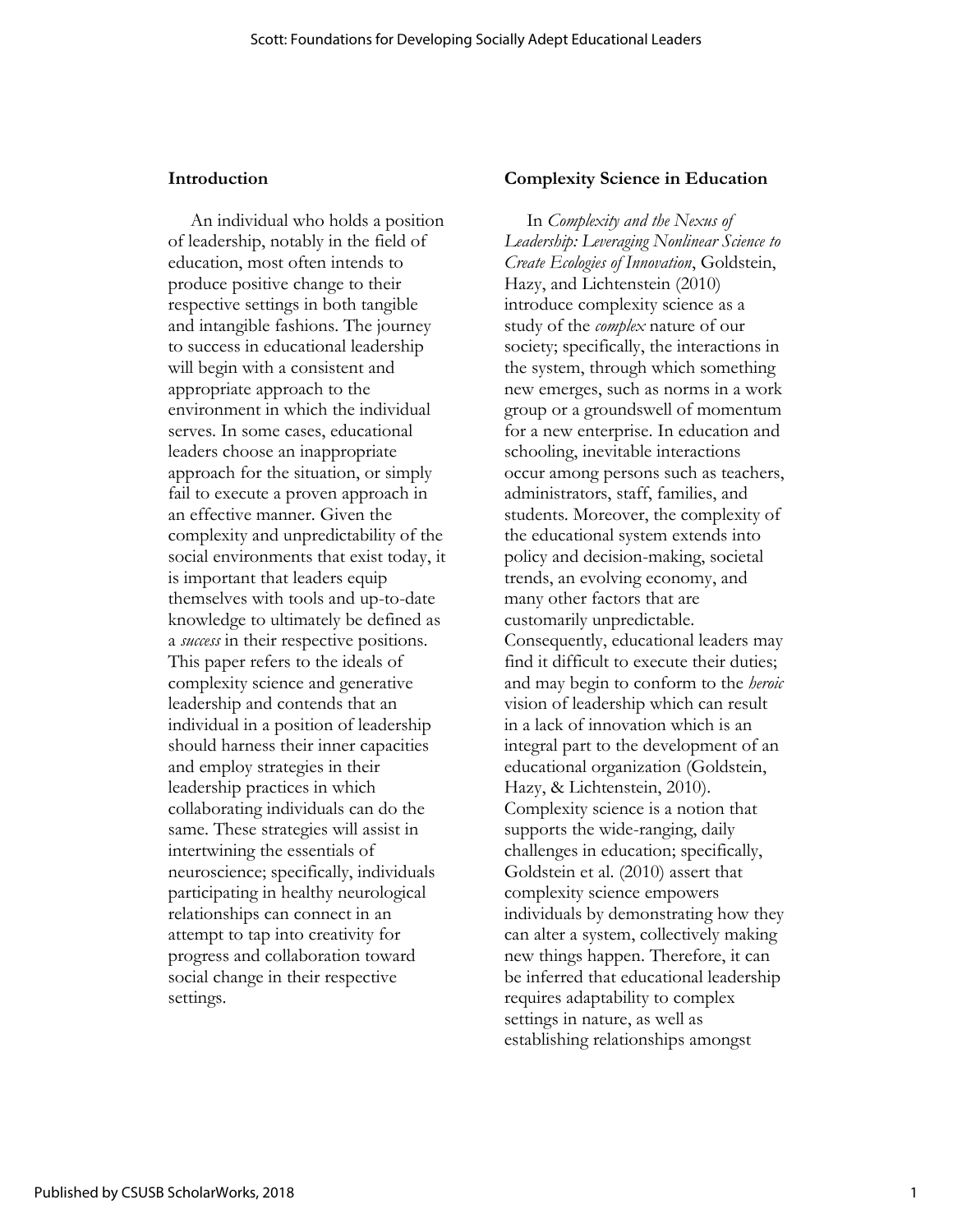people built upon a foundation to embrace collaboration toward innovation.

#### **Generative Leadership in Education**

In *Generative Leadership: Shaping New Futures for Today's Schools*, Klimak, Ritzenhein, and Sullivan (2008) introduce a concept known as generative leadership which is an approach that requires recognizing the complexity of social interactions that surround schools and tapping into the collective intelligence, creativity, and energy of persons within the organization to generate productive growth and effective solutions. It is important to highlight the aspect of coalescence and the value of utilizing individual attributes to devise quality and whole decisions for an organization. The educational system existing within society is influenced from a multitude of angles and in various fashions; thus, a leader who chooses to act as the sole decisionmaker in this complex process is neglecting potential significant and diverse contributions from others within the system. Klimak et al. (2008) assert that generative leaders see their schools as dynamic systems and every individual is an integral element of that system; and steadily emphasize the notion that the future is very shapeable but neither precisely predictable nor controllable. Therefore, complexity exists not only outside of an educational system; but the complexity within this system of

people shall also be embraced and acted upon to impact growth and improvement.

#### **Neuroscience in Education**

Generative leadership and collective efforts are greatly beneficial to the progress of any organizational system existing in the complex environment of today's society. However, the challenges of implementing and employing generative leadership raise interesting points that perhaps intensify the *complexity* of the leadership journey. Generative leaders recognize the importance of social interactions by persons within a system but the task of creating and maintaining productive social relationships may not be easily executed. In *Attachment-Based Teaching: Creating a Tribal Classroom*, Cozolino (2014) expresses the impact of neuroscience on persons in the education field; specifically, neuroscience supports the theory that our brains evolved to learn from caring and compassionate teachers who know us well and who are invested in our well-being. This theory aligns equally as well with goals of generative educational leaders; caring and compassion are traits that will assist in fostering meaningful and productive relationships. Moreover, the task of tapping into individual passion, intelligence, and creativity will ease as it should be recognized that the human brain is a social organ of adaptation (Cozolino, 2014). As a social organ, human brains have